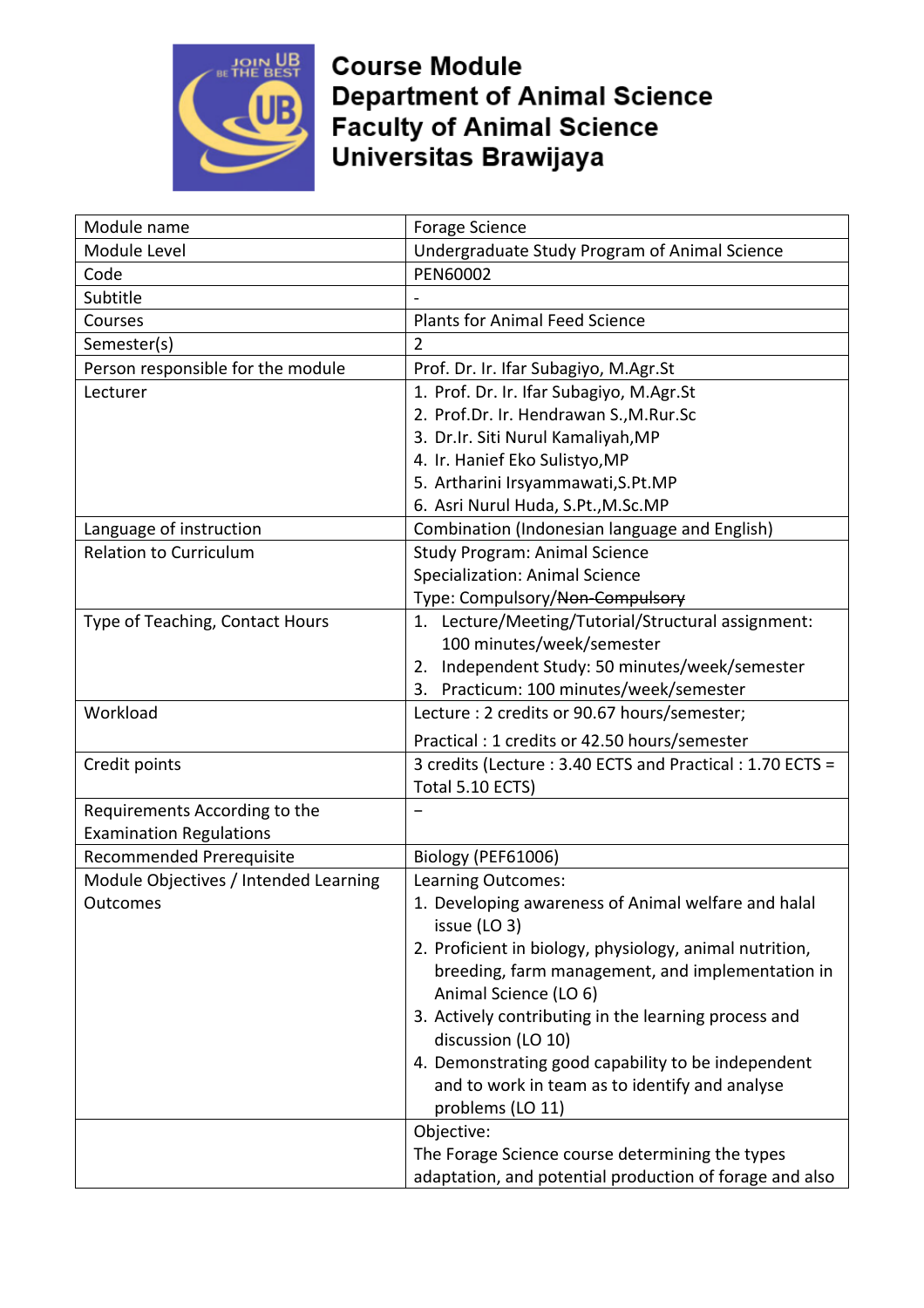

**Course Module Department of Animal Science Faculty of Animal Science**<br>Universitas Brawijaya

|                  | evaluate the factors influencing the production and     |
|------------------|---------------------------------------------------------|
|                  | utilization of forage and simulate the planting of      |
|                  | planting forage in pots by considering the factors      |
|                  | affecting the production of forage                      |
|                  | Knowledge:                                              |
|                  | Able to understand how to identify the types            |
|                  | adaptation, and potential production of forage and also |
|                  | evaluate the factors influencing the production         |
|                  | <b>Skills</b>                                           |
|                  | Cognitive                                               |
|                  | The students have capability to evaluate the factors    |
|                  | influencing the production and utilization of forage    |
|                  |                                                         |
|                  | Phsycomotoric                                           |
|                  | The students able to simulate the planting of planting  |
|                  | forage in pots by considering the factors affecting the |
|                  | production of forage                                    |
|                  | Competences                                             |
|                  | Able to implement the principle of forage science       |
|                  | including production management, forage evaluation      |
|                  | and forage planting related to providing good quality   |
|                  | for the animals.                                        |
| Learning Content | 1.<br><b>INTRODUCTION</b>                               |
|                  | Definition, course descriptions, and lecture            |
|                  | contracts. Situation and condition of TPT in            |
|                  | Indonesia. The functions and roles of TPT.              |
|                  | FORAGE FACTORS (Morphology and growth of<br>2.          |
|                  | forage)                                                 |
|                  | <b>FORAGE FACTORS</b><br>3.                             |
|                  | Adaptation and potential of cut grass and pasture       |
|                  | (species, adaptation, and potential                     |
|                  | <b>FORAGE FACTORS</b><br>4.                             |
|                  | Adaptation and potential of cut grass and pasture       |
|                  | (species, adaptation, and potential)                    |
|                  | 5.<br><b>CLIMATE FACTORS</b>                            |
|                  | • Solar radiation (Photosynthesis of C3 and C4          |
|                  | plants and period photos)                               |
|                  | • Rainfall Temperature                                  |
|                  | <b>SOIL FACTORS</b><br>6.                               |
|                  | Chemistry: nutrients & acidity                          |
|                  | <b>SOIL FACTORS</b><br>7.                               |
|                  | Physical: texture, structure, air, and water            |
|                  |                                                         |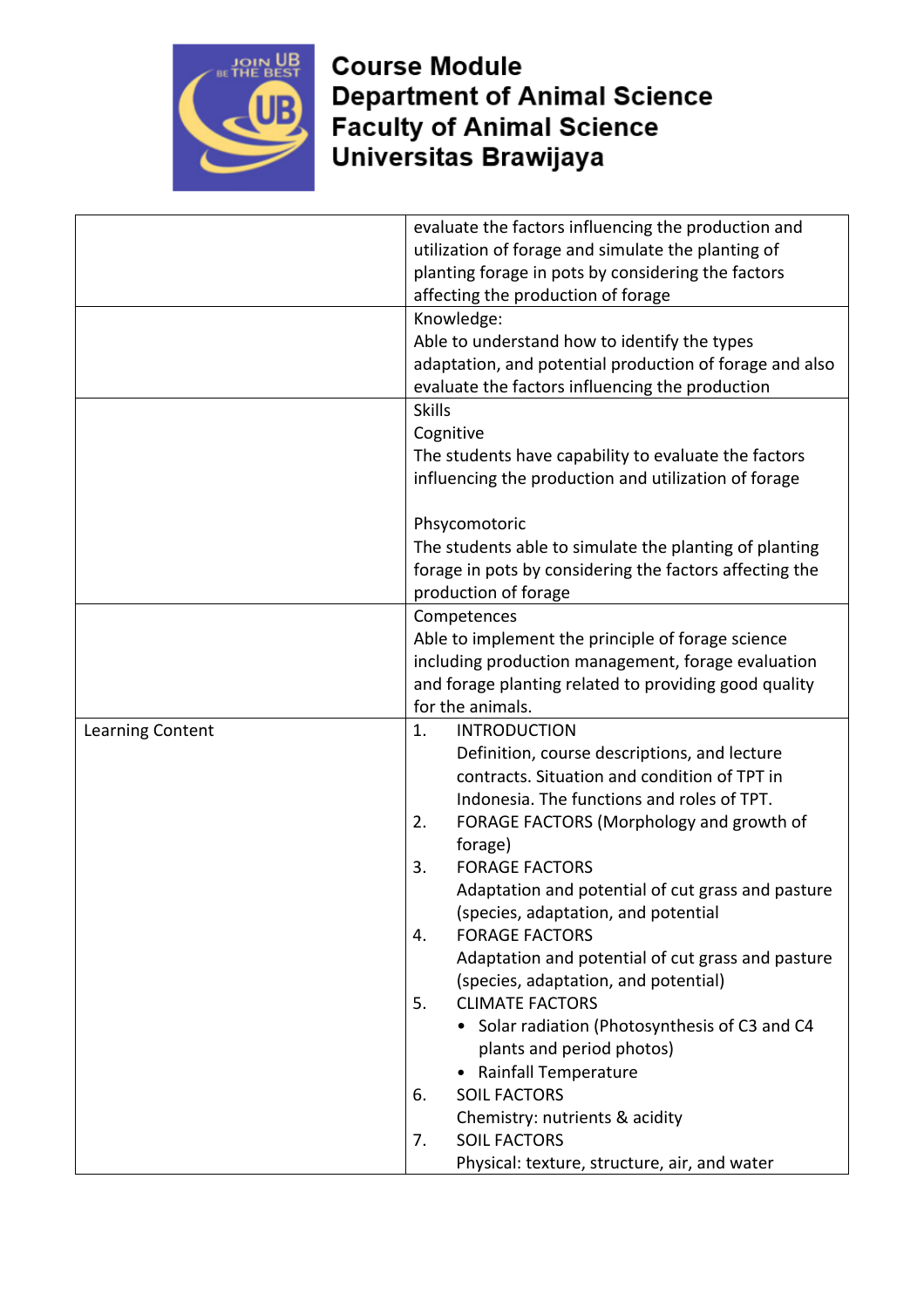

**Course Module Department of Animal Science Faculty of Animal Science**<br>Universitas Brawijaya

|                             | Biology: BO, m.o, and biological processes                              |
|-----------------------------|-------------------------------------------------------------------------|
|                             | <b>CULTIVATION MANAGEMENT</b><br>8.                                     |
|                             | Preparation for planting: Land and planting                             |
|                             | material                                                                |
|                             | <b>CULTIVATION MANAGEMENT</b><br>9.                                     |
|                             | Maintenance:                                                            |
|                             | • Fertilization                                                         |
|                             | • Planting, & weeding, irrigation, eradication of<br>pests and diseases |
|                             | <b>CULTIVATION MANAGEMENT</b><br>10.                                    |
|                             | Harvesting:                                                             |
|                             | • Age/defoliation interval and intensity of<br>defoliation              |
|                             | <b>GREEN PRODUCTION AND QUALITY</b><br>11.                              |
|                             | • Definition of production & quality                                    |
|                             | • Factors influencing production and quality                            |
|                             | <b>GREEN PRODUCTION AND QUALITY</b><br>12.                              |
|                             | • Production & quality indicators                                       |
|                             | • Production & quality measurement                                      |
|                             | 13.<br>(Pasture)                                                        |
|                             | <b>Botanical composition</b>                                            |
|                             | • Stocking rate                                                         |
|                             | (cut and carry system)<br>14.                                           |
|                             | • Carrying capacity                                                     |
|                             | • Introduction to preservation                                          |
| <b>Test Terms and Forms</b> | Examination requirements: A minimum of 80%                              |
|                             | attendance to attend the final exam                                     |
|                             | The forms of the test: Multiple                                         |
|                             | Choice/Essay/Group                                                      |
|                             | The Final Score Component:                                              |
|                             |                                                                         |
|                             | - 30% Midterm Exam,                                                     |
|                             | $-$ 30% Final Exam,                                                     |
|                             | - 30% Practicum,                                                        |
|                             | - 5% Structured Assignments                                             |
|                             | $-5%$ Quiz                                                              |
|                             | $A:80 <$ Final Score $\leq 100$                                         |
|                             | $B+$ : 75 < Final Score $\leq 80$                                       |
|                             | $B:69 <$ Final Score $\leq 75$                                          |
|                             | $C+$ : 60 < Final Score $\leq 69$                                       |